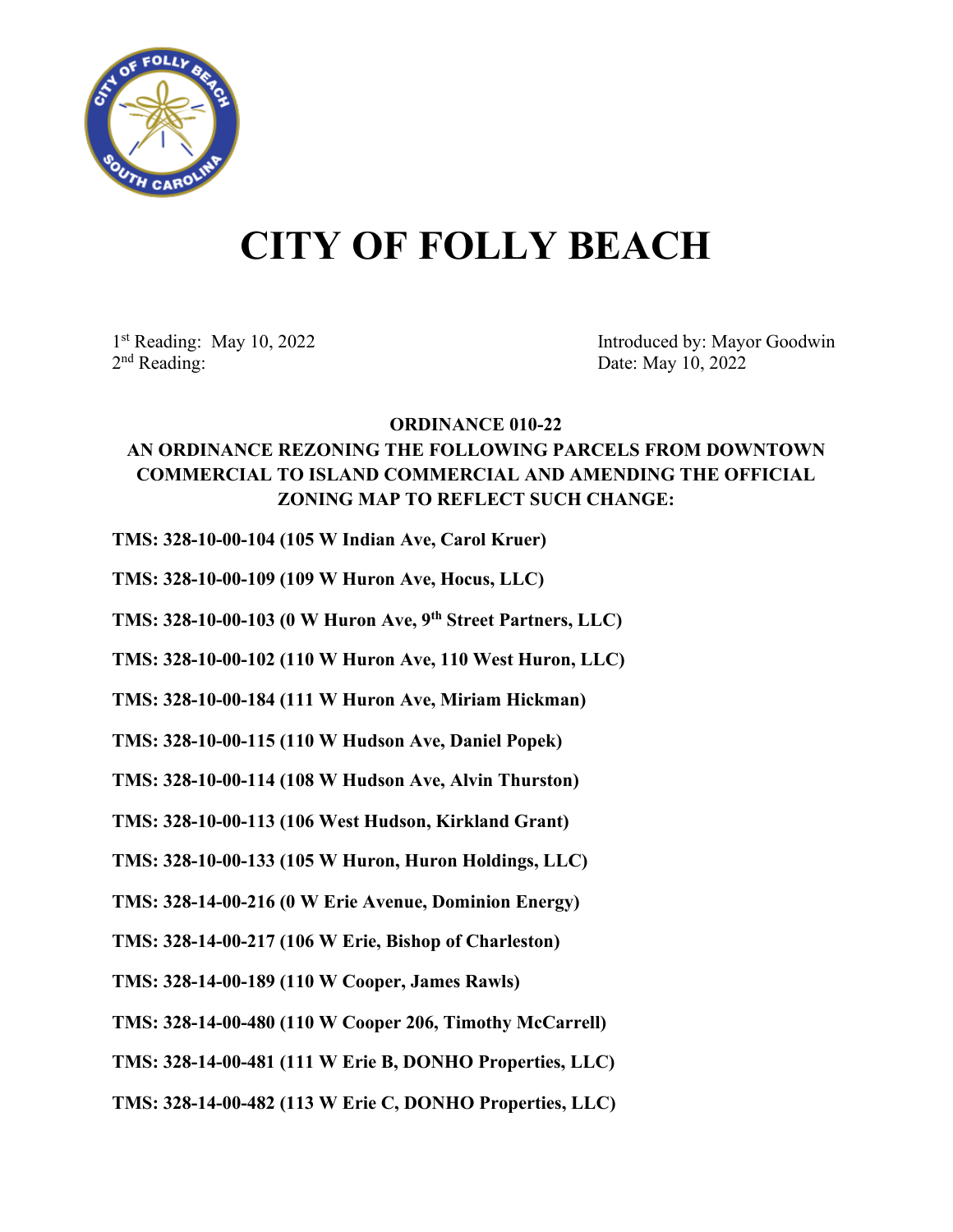- **TMS: 328-14-00-187 (106 W Cooper Ave, City of Folly Beach)**
- **TMS: 328-14-00-188 (108 W Cooper Ave, Beverly Powers Schact)**
- **TMS: 328-14-00-186 (0 West Cooper Ave, Robert Sellers Jr)**
- **TMS: 328-14-00-168 (104 W Ashley, Robert Sellers Jr.)**
- **TMS: 328-14-00-169 (108 West Cooper Ave, Robert Sellers Jr)**
- **TMS: 328-14-00-170 (110 W Ashley Ave, James Poupalos)**
- **TMS: 328-14-00-093 (108 E Cooper Ave, 105 E Erie, LLC)**
- **TMS: 328-14-00-477 (105 E Erie Ave, 105 E Erie, LLC)**
- **TMS: 328-14-00-225 (107 E Erie Ave, Christin Richardson)**
- **TMS: 328-14-00-092 (110 E Cooper Ave, Christin Richardson)**
- **TMS: 328-14-00-091 (114 E Cooper Ave, Brad Hock)**
- **TMS:328-14-00-120 (106 E Erie Ave, 106 E Erie, LLC)**
- **TMS: 32-14-00-119 (108 E Erie Ave, 108 E Erie, LLC)**
- **TMS: 328-14-00-118 (109 E Hudson Ave, 109 E Erie, LLC)**
- **TMS: 328-10-00-018 (112 E Hudson Ave, Colin Cigler)**
- **TMS: 328-10-00-019 (108 E Hudson Ave, Folly Beach Portfolio, LLC)**
- **TMS: 328-10-00-020 (106 E Hudson Ave, 106 E Hudson, LLC)**
- **TMS: 328-10-00-276 (105 E Huron Ave, 105 E Huron, LLC)**
- **TMS: 328-10-00-044 (107 E Huron Ave, USPS)**

## **TMS: 328-10-00-043 (112 E Huron Ave, Folly Beach Portfolio, LLC)**

- **WHEREAS**, The area described by this ordinances is shown as Downtown Commercial on the Future Land Use Map adopted in the *2015 Comprehensive Plan*; and
- **WHEREAS,** The City now desires to amend the boundaries of the commercial districts to more appropriately regulate growth; and
- **WHEREAS,** The area described by this ordinance is more appropriate for commercial use that is less intense than the DC District.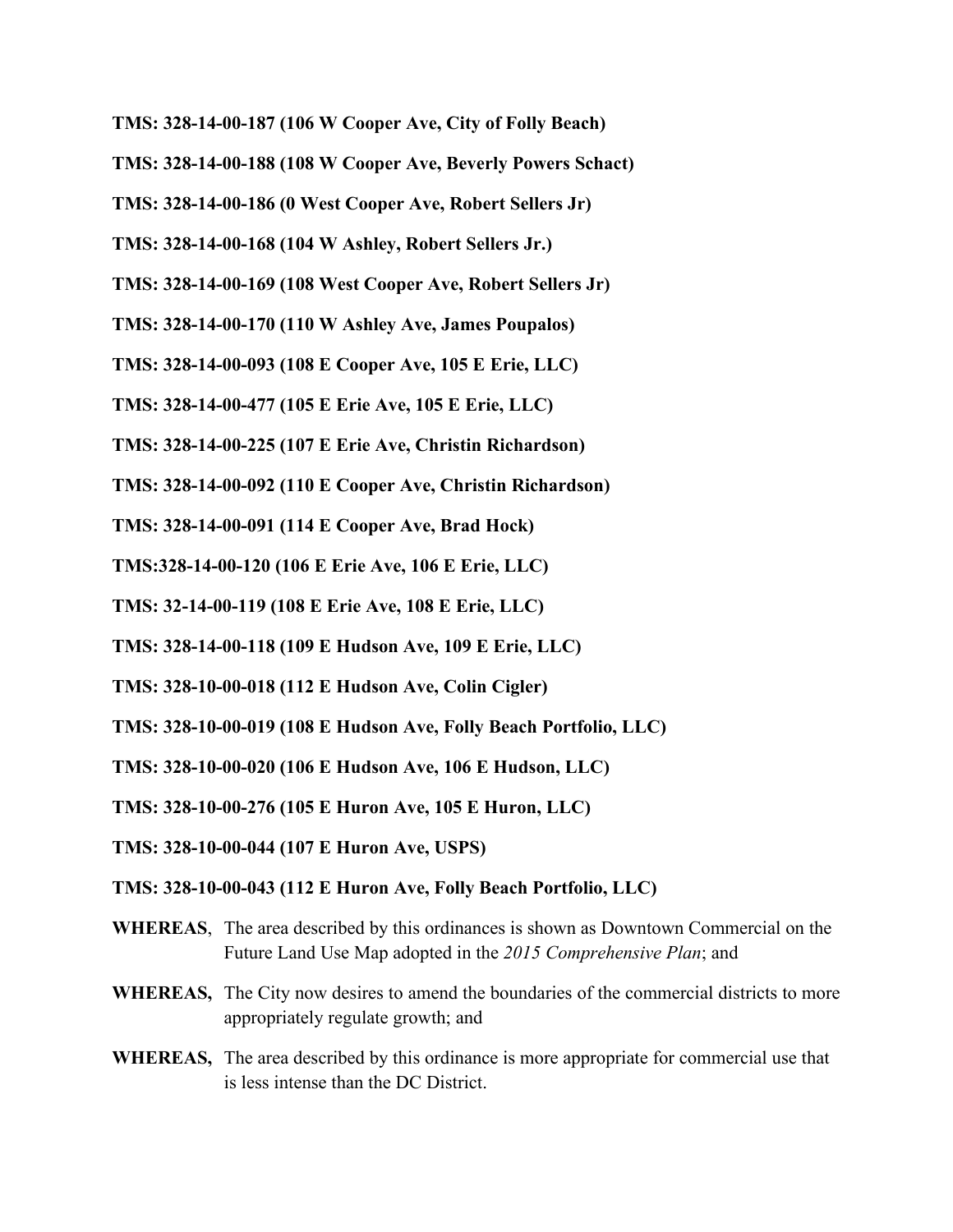The City Council of Folly Beach, South Carolina, duly assembled, hereby ordains that the Folly Beach Official Zoning Map be amended as follows:

That the Zoning Map of the City of Folly Beach be amended to reflect the rezoning of the following parcels from Downtown Commercial to Island Commercial:

TMS: 328-10-00-104 (105 W Indian Ave, Carol Kruer)

TMS: 328-10-00-109 (109 W Huron Ave, Hocus, LLC)

TMS:  $328-10-00-103$  (0 W Huron Ave, 9<sup>th</sup> Street Partners, LLC)

TMS: 328-10-00-102 (110 W Huron Ave, 110 West Huron, LLC)

TMS: 328-10-00-184 (111 W Huron Ave, Miriam Hickman)

TMS: 328-10-00-115 (110 W Hudson Ave, Daniel Popek)

TMS: 328-10-00-114 (108 W Hudson Ave, Alvin Thurston)

TMS: 328-10-00-113 (106 West Hudson, Kirkland Grant)

TMS: 328-10-00-133 (105 W Huron, Huron Holdings, LLC)

TMS: 328-14-00-216 (0 W Erie Avenue, Dominion Energy)

TMS: 328-14-00-217 (106 W Erie, Bishop of Charleston)

TMS: 328-14-00-189 (110 W Cooper, James Rawls)

TMS: 328-14-00-480 (110 W Cooper 206, Timothy McCarrell)

TMS: 328-14-00-481 (111 W Erie B, DONHO Properties, LLC)

TMS: 328-14-00-482 (113 W Erie C, DONHO Properties, LLC)

TMS: 328-14-00-187 (106 W Cooper Ave, City of Folly Beach)

TMS: 328-14-00-188 (108 W Cooper Ave, Beverly Powers Schact)

TMS: 328-14-00-186 (0 West Cooper Ave, Robert Sellers Jr)

TMS: 328-14-00-168 (104 W Ashley, Robert Sellers Jr.)

TMS: 328-14-00-169 (108 West Cooper Ave, Robert Sellers Jr)

TMS: 328-14-00-170 (110 W Ashley Ave, James Poupalos)

TMS: 328-14-00-093 (108 E Cooper Ave, 105 E Erie, LLC)